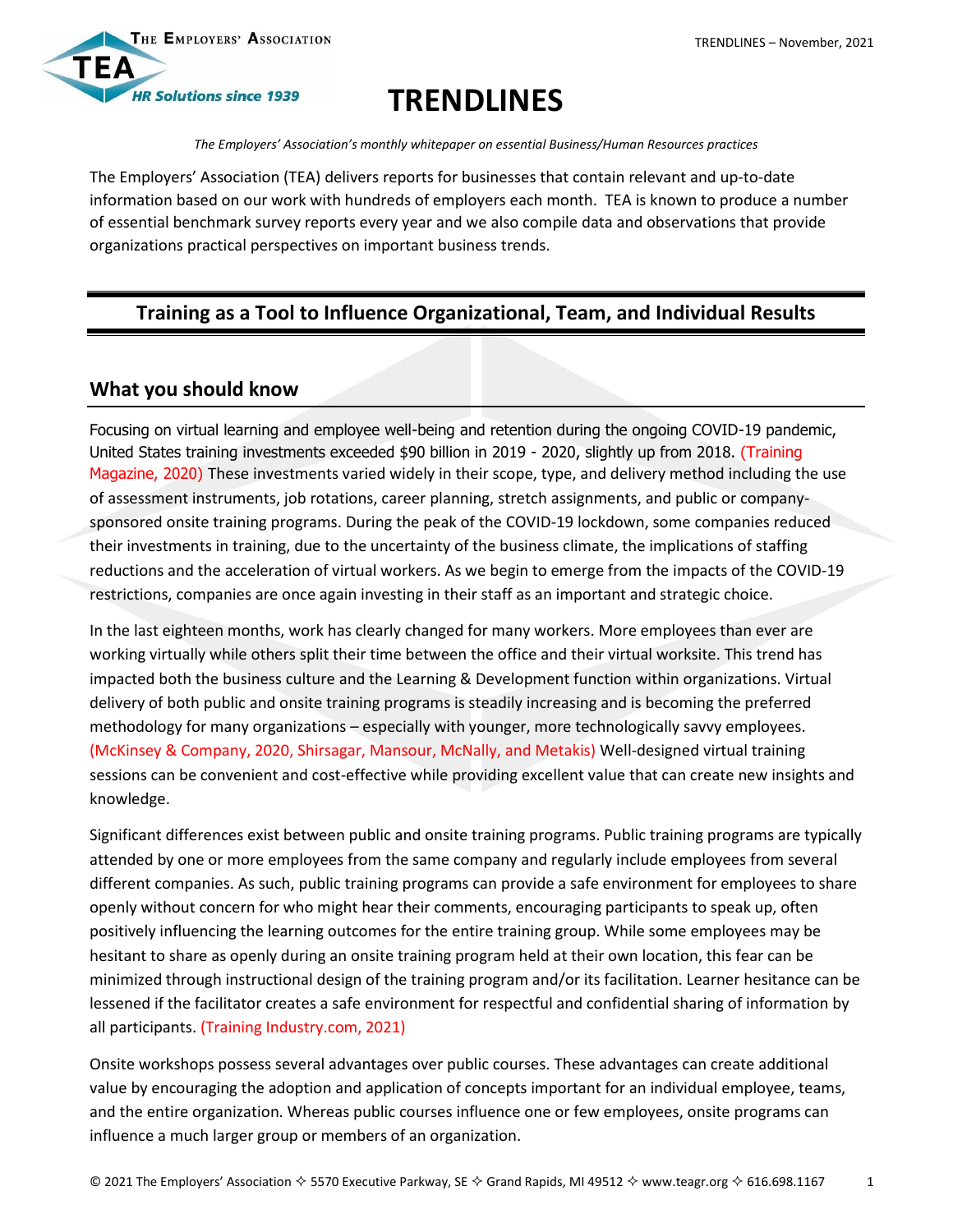#### **What we know**

Transfer of training is a term used to describe the desired outcomes of a training investment. While enhanced knowledge is beneficial, behavioral change applied to real business conditions and challenges is usually better. Transfer of training for onsite programs is driven by several variables. (eLearning Industry, 2018) The Employers' Association (TEA) has found that it typically involves a more rigorous or strategic assessment of the learning or performance "gap" the training is intended to solve. For most onsite training investments, key leaders provide significant input into the selection, development, and execution of training. Further, leader advocacy for and promotion of an onsite training program can send a clear message about the importance of the program and its business relevance setting the expectation that the skills and perspectives taught will be demonstrated by employees through their actions and modeled by all leaders regardless of their level in the organization. When onsite programs are rolled out to an entire organization, we recommend the "C-suite" leaders demonstrate their credibility by participating individually in scheduled sessions or they "go first" by scheduling an early instance of the program for their entire team.

Virtual and in-person onsite training programs often influence larger groups of employees thereby increasing the likelihood of effective transfer of training. In this way, learners are better prepared to use the skills and to hold each other accountable for doing so. This outcome can be missing when only one or two employees attend a public workshop and then "bring back" the key learnings to their team or organization. Wellintentioned employees can become discouraged from applying newly learned content and skills within a culture or environment that does not behave or think in ways that encourage change. In addition, we find that this frequently results in on-site training requests that could have been identified and implemented sooner than sending a couple employees to "test it out."

Scheduled public training sessions (both virtual and in-person) provide employees with options for setting their training in advance. While this *ala carte* aspect is helpful, the available courses and their dates may not be convenient or may conflict with business priorities. Onsite training programs (virtual and in-person) provide training decision makers with more flexibility in determining the training topic and dates, both of which can improve the relevance, budget management, and convenience of training within the organization. Onsite programs may be tailored more easily to meet the business needs and objectives of an organization. (Advancement Resources, 2016)

## **What it means**

Investing strategically in onsite training programs can pay dividends for an organization when compared to publicly offered programs. Typically, when a decision is made to bring a program "in-house" the training has more visibility, meaning, and commitment. Individuals and groups understand the purpose and need for the investment and may feel more personal commitment and interest in participating. In contrast, when an individual or small group of persons enroll in public training sessions, their decisions to participate may not be their own. They may have been told to enroll, or someone may have registered them without clarifying the exact reason and what they are expected to do with the content when they return to work. This can feel to the individual like a disabling proposition which may impede the desired transfer of training outcome due to various aspects of participant resistance. (Harvard Business Review, 2019, Steve Glaveski)

To encourage commitment to training, management should understand an employee's interests by communicating clearly about the individual, team and organizational needs such training may influence. Asking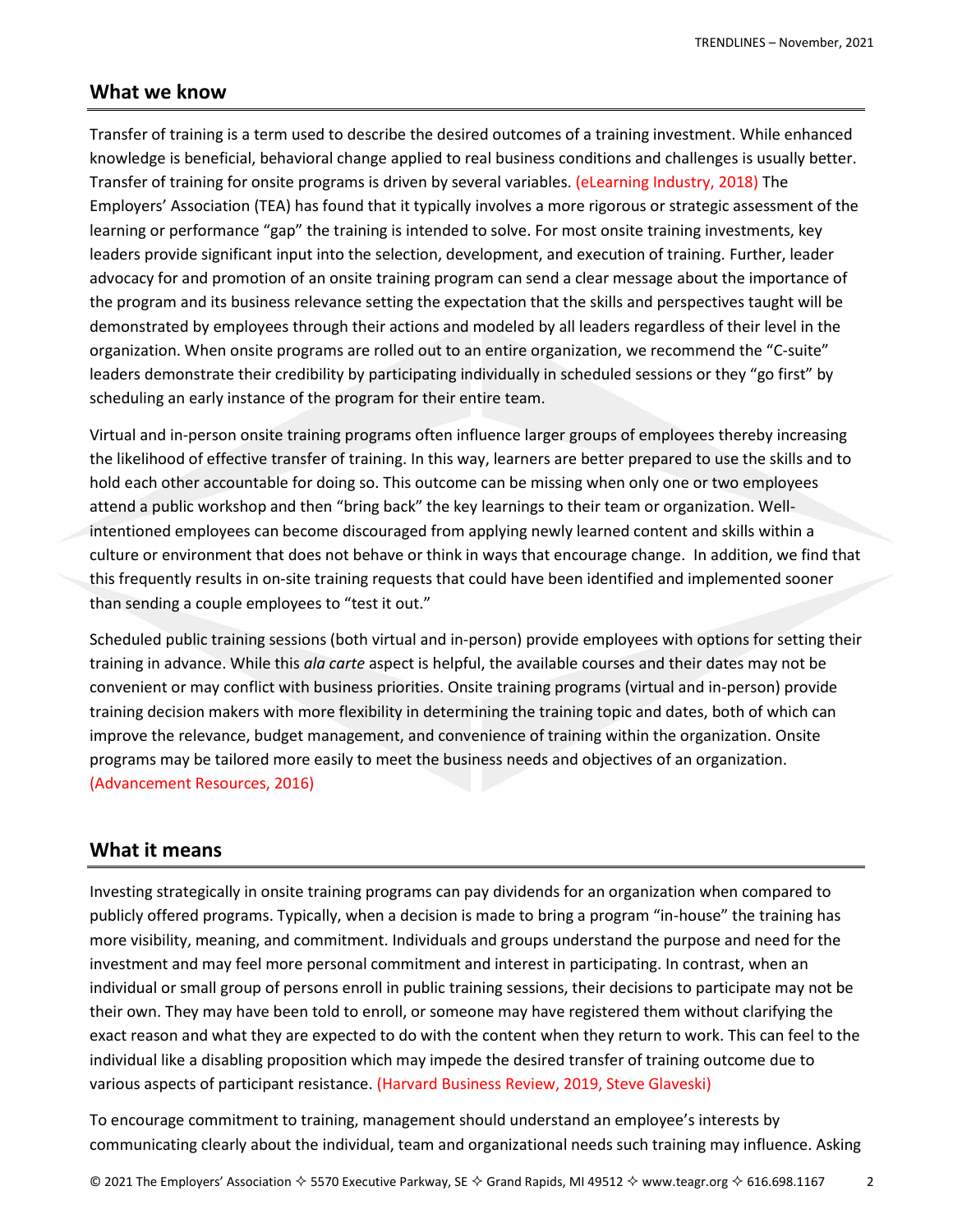employees if they would like to participate in public training sessions can increase an employee's understanding and commitment, which can have a direct impact on their learning along with their willingness to apply what they have learned.

While both public and onsite training programs appeal to employees interested in their own development and growth, the relationships generated within onsite programs is often more useful because work teams and groups attend and learn together. Further, everyone can generate insights and value to the entire group when onsite programs focus on key business competencies and skills. These insights can lead to actionable decisions that improve business challenges, capitalize on new opportunities or serve as "rallying points" and reminders for training program participants to apply what they learned when returning to work.

Organizations that are serious about employee and team development may also value working with a consultant or provider that fully understands their business. Learning & Development consultants often form deeper relationships with organizations who invest in onsite training programs. Pre-training meetings and organizational or department assessments positively enable the identification of the most appropriate training solution(s). These outcomes are often missing from publicly offered sessions since they are offered "as-is" and are facilitated in accordance with pre-determined course objectives, without tailoring content to address specific business needs. Onsite training program development and facilitation creates more opportunities for team and organizational success by directly addressing business needs and positively influencing business results. A more "intimate" relationship between the consultant and organization can enhance the dialogue and uncover the need for other, non-training solutions that can also develop employee capabilities. These other solutions include assessment instruments, coaching and mentoring services, group and organizational surveys, career planning processes and succession planning structures.

## **What you can do**

Making the right choice for a training solution requires an understanding of the needs of the business and the needs of individual employees. Acknowledging that these needs are often highly interrelated can lead to the identification and execution of learning and development plans that are relevant to individuals and enable higher levels of team and organizational performance. The intention is to create "line of sight" so that employees at each level understand clearly how their goals and work influence broader and more strategic business results. Both public and onsite training solutions must address the "gap" (real or perceived) between a development or performance expectation and actual performance. (Society for Human Resource Management (SHRM), 2021) Each type of training solution must also reflect the organizational values and competencies considered essential for creating and sustaining the culture desired by top management. When employees understand the relationship between training program content and their own skills and performance, a valuable sense of purpose that encourages employees on the job use of the concepts and skills learned in the training program is created.

© 2021 The Employers' Association  $\diamond$  5570 Executive Parkway, SE  $\diamond$  Grand Rapids, MI 49512  $\diamond$  www.teagr.org  $\diamond$  616.698.1167 3 Some of the sources of data from which training needs and solutions can be derived include an analysis of organizational results, Performance Reviews, Development Plan conversations, Supervisor/Employee "one on ones," customer feedback, employee surveys and true "open-door" policies. Organizations must establish AND communicate the expectation that employee development is essential. Employees expect to be developed, to learn, and to grow in their skills and capabilities. (Gallup, 2016, Adkins and Rigoni) All methods previously addressed should be considered when seeking to improve employee capability, growth, and commitment. Needs assessments and training program selection practices must be executed intentionally to drive desired behaviors and to address suspected performance gaps. Proper resources including budget, time for learning,